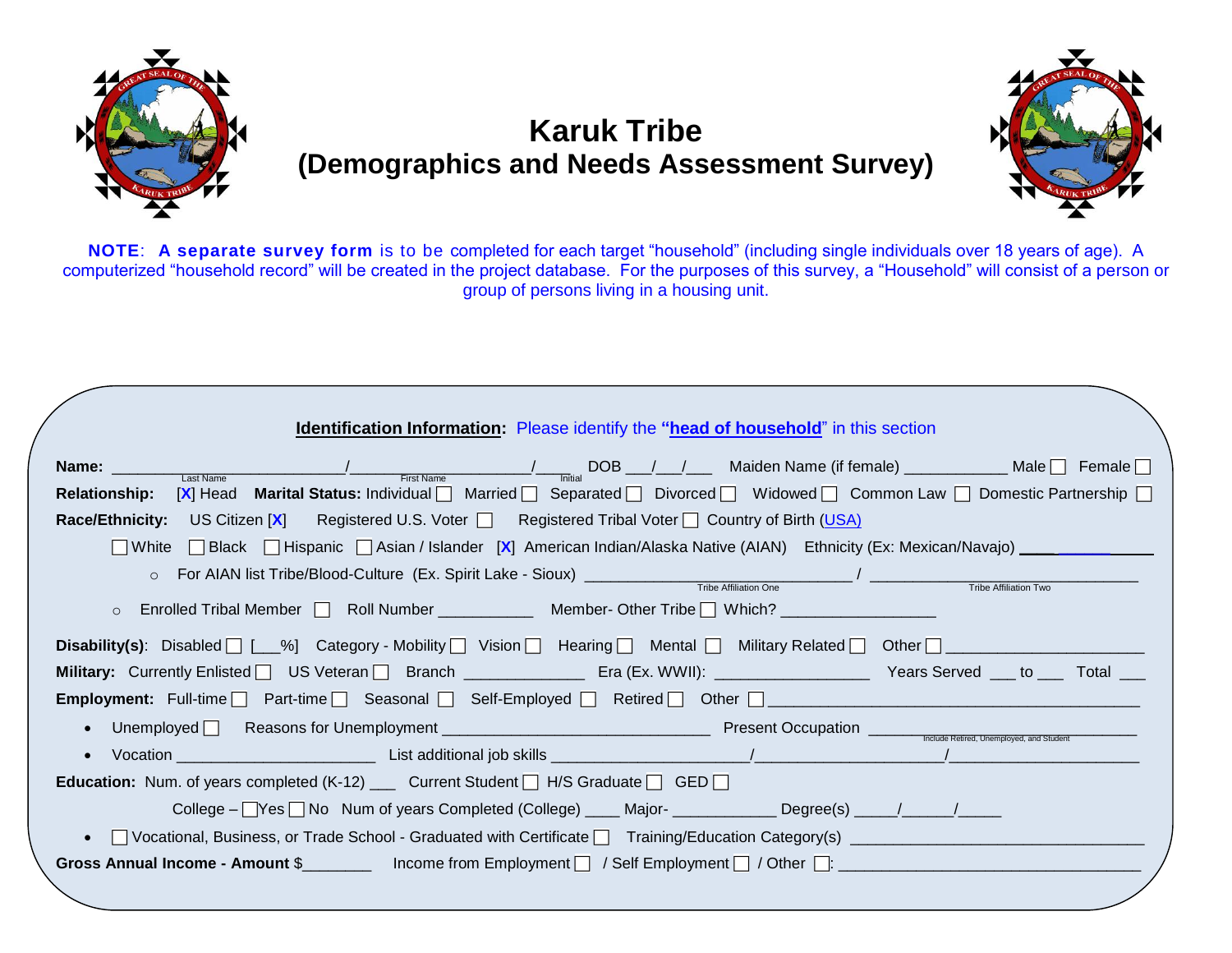| Household Contact Information: |  |                                                                            |                                                          |
|--------------------------------|--|----------------------------------------------------------------------------|----------------------------------------------------------|
|                                |  |                                                                            |                                                          |
|                                |  |                                                                            |                                                          |
|                                |  |                                                                            |                                                          |
|                                |  |                                                                            |                                                          |
|                                |  |                                                                            | County __________________________/ Country _____________ |
|                                |  | Mobile/Cell Phone? $\Box$ : $\Box$ This is a Message Phone $\Box$ No Phone |                                                          |

**Household Composition:** Complete this section for all "household" members including domestic partners and extended family. Document each individual's race and ethnicity, as well as their country of origin and specific culture(s) (example: Hispanic / Mexican). For American Indians, Alaskan and Canadian Natives, identify specific "Tribal" affiliation as well as their blood/culture affiliation (example: Tribe = AIAN / Navajo-Chapter Affiliation)

| <b>HOUSEHOLD MEMBER 2</b>                                                                                                                                                                                                                                        |                     |
|------------------------------------------------------------------------------------------------------------------------------------------------------------------------------------------------------------------------------------------------------------------|---------------------|
|                                                                                                                                                                                                                                                                  |                     |
| <b>Name:</b> $\frac{1}{\text{Last Name}}$ $\frac{1}{\text{Last Name}}$ $\frac{1}{\text{First Name}}$ $\frac{1}{\text{First Name}}$ $\frac{1}{\text{Initial}}$ DOB $\frac{1}{\text{Multi}}$ Maiden Name (if female) $\frac{1}{\text{Initial}}$ Male $\Box$ Female |                     |
| <b>Relationship:</b>                                                                                                                                                                                                                                             |                     |
| Marital Status: Individual Married Separated Divorced Widowed Common Law Domestic Partner Other Common Law Law                                                                                                                                                   |                     |
| <b>Race/Ethnicity:</b> US Citizen $\Box$ Registered U.S. Voter $\Box$ Registered Tribal Voter $\Box$ Country of Birth (USA) $\Box$ Other                                                                                                                         |                     |
| □ White □ Black □ Hispanic □ Asian / Islander □ American Indian/Alaska Native (AIAN) Specific Ethnicity (Ex: Mexican/Navajo)                                                                                                                                     |                     |
| $\Omega$                                                                                                                                                                                                                                                         |                     |
| $\circ$                                                                                                                                                                                                                                                          |                     |
| Disability(s): Disabled   [__%] Category - Mobility   Vision   Hearing   Mental   Military Related   Other   __________________________                                                                                                                          |                     |
|                                                                                                                                                                                                                                                                  |                     |
| <b>Employment:</b> Full-time Part-time P Seasonal Self-Employed P Retired P Other P _________________________________                                                                                                                                            |                     |
|                                                                                                                                                                                                                                                                  | Vocation $\sqrt{a}$ |
|                                                                                                                                                                                                                                                                  |                     |
| <b>Education:</b> Years completed (K-12) ____ Current Student $\Box$ Graduate $\Box$ GED $\Box$                                                                                                                                                                  |                     |
| College – Yes No Num of years Completed (College) ____ Major- _____________ Degree(s) _____/ ______/                                                                                                                                                             |                     |
| $\Box$ Vocational, Business, or Trade School Graduated with Certificate $\Box$ Training Category(s)                                                                                                                                                              |                     |
|                                                                                                                                                                                                                                                                  |                     |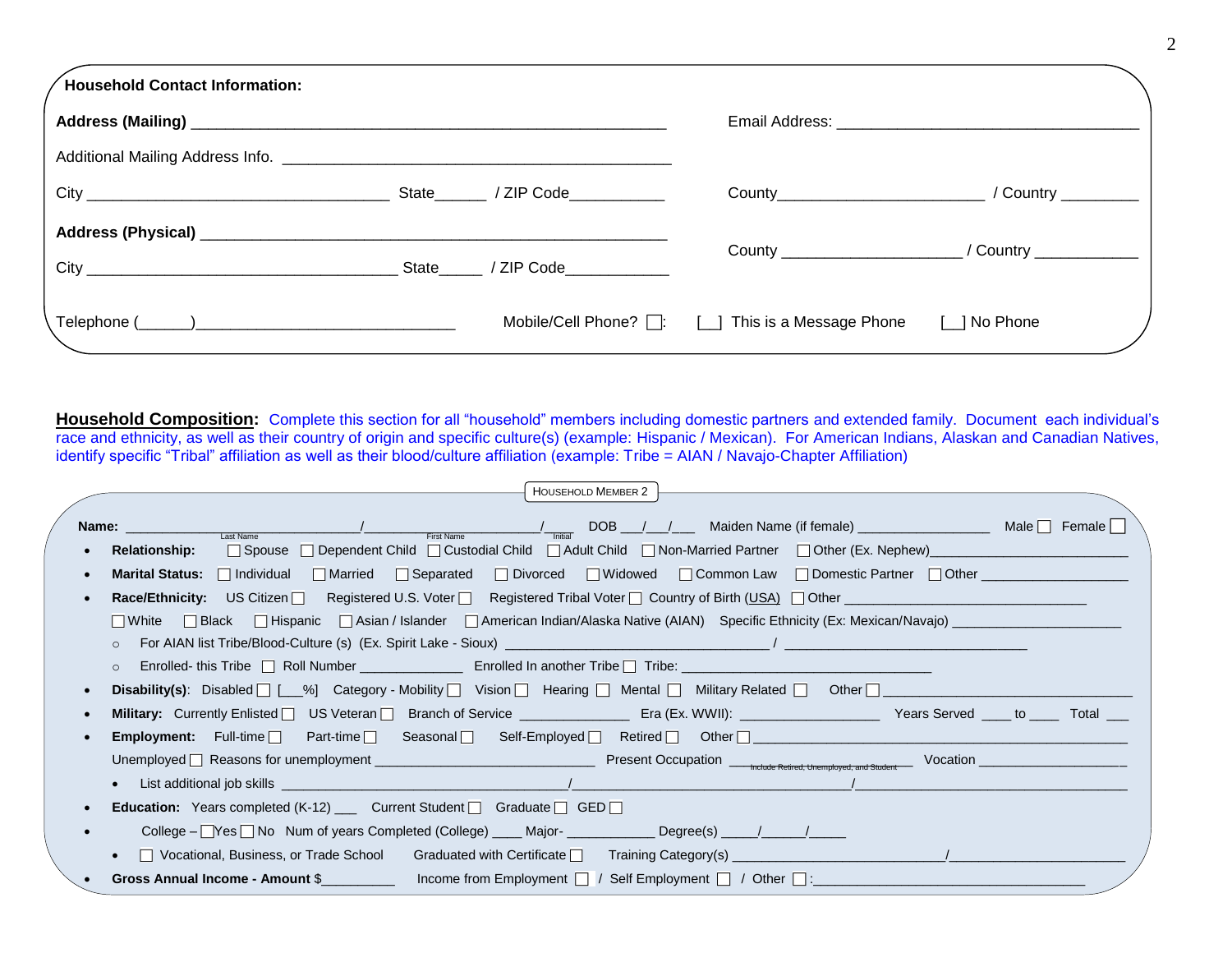|         | <b>HOUSEHOLD MEMBER 3</b>                                                                                                                                                                                                                |                                    |
|---------|------------------------------------------------------------------------------------------------------------------------------------------------------------------------------------------------------------------------------------------|------------------------------------|
| Name:   | 1 V L DOB 1/1 V Maiden Name (if female)                                                                                                                                                                                                  | Male $\Box$ Female $\vert \ \vert$ |
|         | □ Spouse □ Dependent Child □ Custodial Child □ Adult Child □ Non-Married Partner □ Other (Ex. Nephew)<br><b>Relationship:</b>                                                                                                            |                                    |
|         | □ Divorced □ Widowed □ Common Law □ Domestic Partner □ Other<br><b>Marital Status:</b> Individual Independent 3 Separated                                                                                                                |                                    |
|         |                                                                                                                                                                                                                                          |                                    |
|         | □ Black □ Hispanic □ Asian / Islander □ American Indian/Alaska Native (AIAN) Specific Ethnicity (Ex: Mexican/Navajo) __________________<br>$\Box$ White                                                                                  |                                    |
| $\circ$ |                                                                                                                                                                                                                                          |                                    |
| $\circ$ |                                                                                                                                                                                                                                          |                                    |
|         | <b>Disability(s):</b> Disabled $\Box$ [__%] Category - Mobility $\Box$ Vision $\Box$ Hearing $\Box$ Mental $\Box$ Military Related $\Box$ Other $\Box$                                                                                   |                                    |
|         | Military: Currently Enlisted   US Veteran   Branch of Service ___________________ Era (Ex. WWII): ______________________ Years Served ____ to _____ Total ___                                                                            |                                    |
|         |                                                                                                                                                                                                                                          |                                    |
|         |                                                                                                                                                                                                                                          |                                    |
|         |                                                                                                                                                                                                                                          |                                    |
|         | <b>Education:</b> Years completed (K-12) __ Current Student $\Box$ Graduate $\Box$ GED $\Box$                                                                                                                                            |                                    |
|         | College – <u>∏</u> Yes □ No Num of years Completed (College) ____ Major- ____________ Degree(s) ____/ _____/ _____                                                                                                                       |                                    |
|         |                                                                                                                                                                                                                                          |                                    |
|         | Gross Annual Income - Amount \$<br>Income from Employment $\Box$ / Self Employment $\Box$ / Other $\Box$ :                                                                                                                               |                                    |
|         | <b>HOUSEHOLD MEMBER 4</b>                                                                                                                                                                                                                |                                    |
| Name:   |                                                                                                                                                                                                                                          |                                    |
|         | □ Spouse □ Dependent Child □ Custodial Child □ Adult Child □ Non-Married Partner □ Other (Ex. Nephew)<br><b>Relationship:</b>                                                                                                            |                                    |
|         |                                                                                                                                                                                                                                          |                                    |
|         |                                                                                                                                                                                                                                          |                                    |
|         | Marital Status:   Individual   Married   Separated<br>□ Divorced □ Widowed □ Common Law □ Domestic Partner □ Other __________________                                                                                                    |                                    |
|         | Race/Ethnicity: US Citizen $\Box$<br>Registered U.S. Voter   Registered Tribal Voter   Country of Birth (USA)   Other   Communication Countries                                                                                          |                                    |
|         | □ Black □ Hispanic □ Asian / Islander □ American Indian/Alaska Native (AIAN) Specific Ethnicity (Ex: Mexican/Navajo) _________________<br>$\Box$ White                                                                                   |                                    |
| $\circ$ |                                                                                                                                                                                                                                          |                                    |
| $\circ$ |                                                                                                                                                                                                                                          |                                    |
|         | Disability(s): Disabled $\Box$ [__%] Category - Mobility $\Box$ Vision $\Box$ Hearing $\Box$ Mental $\Box$ Military Related $\Box$ Other $\Box$                                                                                          |                                    |
|         | Military: Currently Enlisted   US Veteran   Branch of Service   Era (Ex. WWII):   Currently Franch Company: Currently Enlisted   US Veteran   Branch of Service   Era (Ex. WWII):   Currently Franch Served   to   Total                 |                                    |
|         | Self-Employed   Retired  <br><b>Employment:</b> $Full-time$<br>Other $\Box$<br>Part-time $\Box$<br>Seasonal $\Box$<br>Vocation                                                                                                           |                                    |
|         | Present Occupation <sub>- Include Retired, Unemployed, and Stude</sub><br>Unemployed □ Reasons for unemployment<br><u> 1990 - Johann Barnett, mars et al. 1990 - Anna anno 1990 - Anna ann an t-Anna ann an t-Anna ann an t-Anna ann</u> |                                    |
|         | List additional job skills _                                                                                                                                                                                                             |                                    |
|         | <b>Education:</b> Years completed (K-12) __ Current Student $\Box$ Graduate $\Box$ GED $\Box$                                                                                                                                            |                                    |
|         | College - TYes T No Num of years Completed (College) ____ Major-_________<br>. Degree(s) _____/______/____                                                                                                                               |                                    |
|         | □ Vocational, Business, or Trade School Graduated with Certificate □ Training Category(s) _________<br>Gross Annual Income - Amount \$<br>Income from Employment $\Box$ / Self Employment $\Box$ / Other $\Box$ :                        |                                    |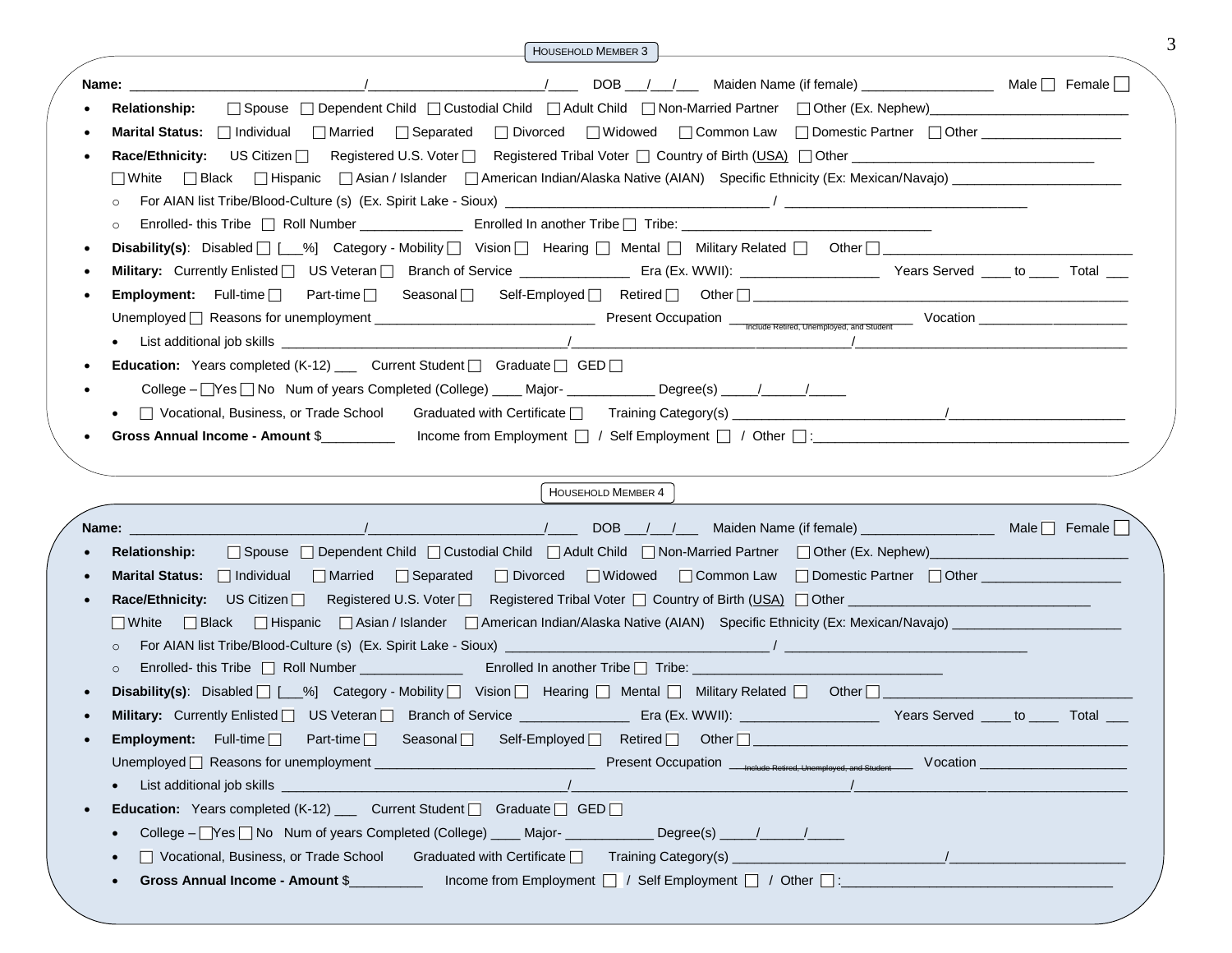4

| □ Own or Buying the Dwelling You Reside In: □ Renting the Dwelling You Reside In:                                                                                                                                                                                                                                                           |  |
|---------------------------------------------------------------------------------------------------------------------------------------------------------------------------------------------------------------------------------------------------------------------------------------------------------------------------------------------|--|
| Dwelling Type: [ Single-Family Dwelling   Multi-Family Complex   Mobile Home   Hogan   Other   Comment   China                                                                                                                                                                                                                              |  |
| Are you buying your home? <sup>1</sup> Yes No Monthly <b>House/Rent Payment</b> Amount \$<br>2 No house payment<br>○ Amount of annual property taxes (if any) \$_______, □ None<br>Home /property insurance amount $\frac{1}{2}$ (If not included in your house payment) $\Box$ None<br>$\circ$<br>Monthly Cost for Utilities \$<br>$\circ$ |  |
| □ Home Purchased through "Assisted" Program. Specify the source of home purchase assistance below:<br>□ HUD Home "Purchase" Program □ BIA / HIP Program □ Veterans Program □ Other Describe, ____________<br>$\circ$                                                                                                                        |  |
| Are you renting through a Housing Authority? $\Box$ Yes $\Box$ No If Yes, please identify the type:<br>Local or Tribal (this Tribe)<br>$\circ$<br>County<br>$\circ$<br>Other (Including another Tribe)<br>$\circ$                                                                                                                           |  |
| If renting through another program, list below:<br>Which "type" of rental are you living in?<br>□ Tax Credit Rental □ College Housing □ Military Rental Housing □ Private Rental □ Public Rental<br>$\Box$ USDA                                                                                                                             |  |
| Mobile Homes: If living in a "mobile home," list all other combined yearly expenses not listed above (example: personal property taxes, site rent, registration fees, license<br>* Mortgage on mobile home \$ ___________ * All other site expenses \$<br>fees, etc.                                                                        |  |
| Meals are included in rent payment<br><b>Energy costs included in rent payment</b>                                                                                                                                                                                                                                                          |  |
| Are you paying more than 30% of your monthly income for Rent/House payment? □ Yes □ No Paying more than 50%? □ Yes □ No                                                                                                                                                                                                                     |  |
| Check One of these categories $\Box$ Living with extended family, or $\Box$ Living in available shelter<br><b>Neither Own nor Rent:</b>                                                                                                                                                                                                     |  |
| Present "Non-Owner/Non-Renter" Circumstances: Provide "complete" descriptions of circumstances (Example-Living with parents in a single-wide                                                                                                                                                                                                |  |
| If a non-owner/non-renter, please identify the general reason: Unemployed Under-employed (Can't afford to buy or rent net when student neart time                                                                                                                                                                                           |  |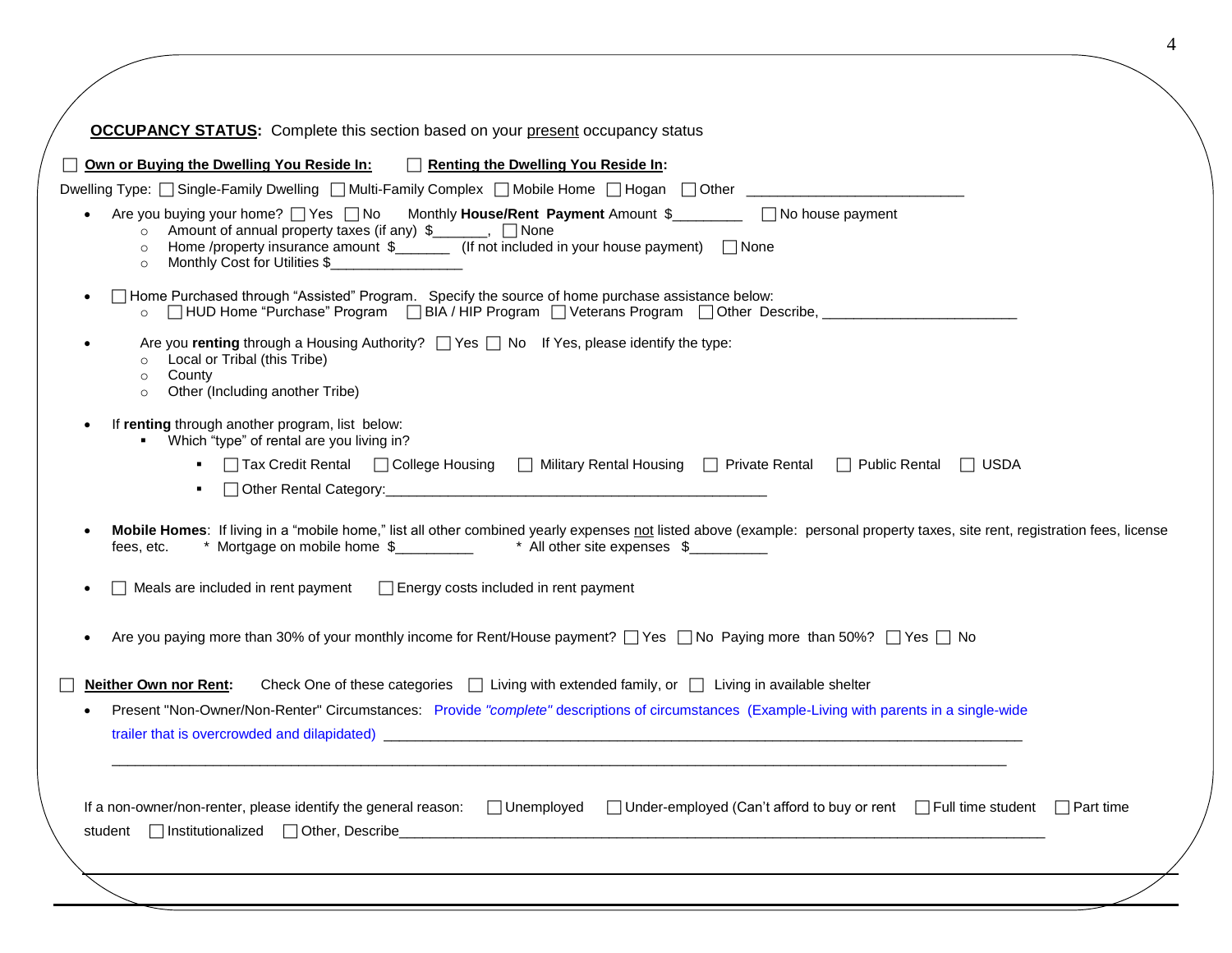| <b>OVERCROWDING FACTORS:</b>                                                                                                                                                                                                                                                                                                                                                                                                                      |                                                                                                                 |                                                                                                     |
|---------------------------------------------------------------------------------------------------------------------------------------------------------------------------------------------------------------------------------------------------------------------------------------------------------------------------------------------------------------------------------------------------------------------------------------------------|-----------------------------------------------------------------------------------------------------------------|-----------------------------------------------------------------------------------------------------|
| <b>Overcrowding-HUD Section 8 Occupancy Standards - For HUD Sec8 related housing needs assessment, the</b><br>following clarifications may be considered: Overcrowding is determined by the number of "bedrooms" in a<br>dwelling, as well as the age/gender/relationship of the occupants. Example: One adult (or adult<br>cohabitant unit), plus - two minor children - per gender - per livable room.                                          | Family Unit 1 $\rightarrow$<br><b>Two Indivuduals</b><br>Family Unit 2 $\rightarrow$<br><b>Four Indivuduals</b> | <b>Grandma &amp; Grandpa</b><br>2 Adults<br>-Plus-<br>1 Daughter (age 6)<br>1 Son $(\text{age } 3)$ |
| Factors-Age / Gender / Relationship, by number of rooms used as bedrooms<br>$\blacksquare$<br>Number of people living in the dwelling _____ Multiple family units in dwelling $\Box$ # family units<br>$\circ$                                                                                                                                                                                                                                    | Family Unit $3 \rightarrow$<br><b>Two Indivuduals</b>                                                           | <b>1 Adult</b><br>-Plus-<br><b>1 Infant Daughter</b>                                                |
| Number of bedrooms _______ Number of "livable" rooms _______ Approximate square footage<br>$\circ$<br>Overcrowded (by HUD Sec8 Standards)                                                                                                                                                                                                                                                                                                         | Family Unit $1 \rightarrow$                                                                                     |                                                                                                     |
| <b>Overcrowding-US Census Definition –</b> For use in HUD NAHASDA census challenge applications – 1.01<br>person per "livable" room. For surveys using the US Census definition for overcrowding, the term "livable"<br>room" will include bedrooms, living rooms, kitchens, a separate dining room, and rooms in a finished basement.<br>Do not count bathrooms, porches, balconies, entry areas, halls, or half-rooms. Count multipurpose rooms | <b>One Bedroom</b><br>Family Unit $2 \rightarrow$<br><b>Three Bedrooms</b>                                      | <b>Grandma &amp; Grandpa</b><br>2 Adults<br>-Plus-<br>1 Daughter (age 6)<br>1 Son $(aqe 3)$         |
| only one time, for example; a kitchen and dining room combination, or a living room that is used as a bedroom<br>at night.                                                                                                                                                                                                                                                                                                                        | Family Unit $3 \rightarrow$<br><b>Two Bedrooms</b>                                                              | 1 Adult<br>-Plus-<br><b>1 Infant Daughter</b>                                                       |

| <b>PROPERTY STATUS:</b> |
|-------------------------|
|-------------------------|

| Identify the "property status" of current residence: | If living on "trust" property, identify the status: | $\Box$ Fee Status (taxed)<br>$\Box$ Individual Allotment | $\Box$ Public Domain                                                                     | $\Box$ Trust Status (not taxed)<br>$\Box$ Assignment (ex: lease)<br>$\Box$ Tribal Land                                                             |                                          |             |
|------------------------------------------------------|-----------------------------------------------------|----------------------------------------------------------|------------------------------------------------------------------------------------------|----------------------------------------------------------------------------------------------------------------------------------------------------|------------------------------------------|-------------|
| ٠                                                    |                                                     |                                                          | How long have you lived in this community? _____ year(s) In this dwelling? _____ year(s) |                                                                                                                                                    | Number of moves in the past five years # |             |
| <b>Present Housing Condition:</b>                    |                                                     |                                                          |                                                                                          |                                                                                                                                                    |                                          |             |
|                                                      |                                                     |                                                          |                                                                                          | Do you have complete and <b>operable</b> bathroom facilities? (hot and cold piped water, flush toilet, bathtub or shower)                          | $\Box$ Yes $\Box$ No                     |             |
|                                                      |                                                     |                                                          |                                                                                          | Do you have complete and <b>operable</b> kitchen facilities? (hot and cold piped water, range or cook stove and refrigerator) $\Box$ Yes $\Box$ No |                                          |             |
| Electrical Source:                                   | $\Box$ Public                                       | □ Community                                              | □ Private Generator                                                                      | $\sqcap$ Solar                                                                                                                                     | $\Box$ Other $\Box$                      | $\Box$ None |
| Water Source:                                        | $\Box$ Public                                       | $\Box$ Community                                         | $\Box$ Private Well                                                                      | □ Off-Site Source (hauling) □ Other                                                                                                                |                                          | $\Box$ None |
| $\bullet$                                            |                                                     |                                                          |                                                                                          | If hauling water from an off-site location, how far do you haul the water for family and/or animal consumption? _______ Miles (round trip)         |                                          |             |
| Heat Source:                                         | ⊤Electricity                                        | Wood/Pellet Stove   Coal                                 |                                                                                          | □ Natural Gas/Propane                                                                                                                              | $\Box$ Other                             | $\Box$ None |
| Safety:                                              | □ Fire Extinguisher(s)                              | $\Box$ Smoke Detector                                    | □ Carbon Mon. Detect. □ First Aid Supplies                                               |                                                                                                                                                    | $\Box$ Other                             | $\Box$ None |
| Handicap Accessibility:                              | $\sqcap$ Exterior Ramps                             | □ Bathroom Modifs.                                       | $\Box$ Kitchen Modifications $\Box$ Handicap Doors                                       |                                                                                                                                                    | $\Box$ Other                             | $\Box$ None |
|                                                      |                                                     |                                                          |                                                                                          |                                                                                                                                                    |                                          |             |